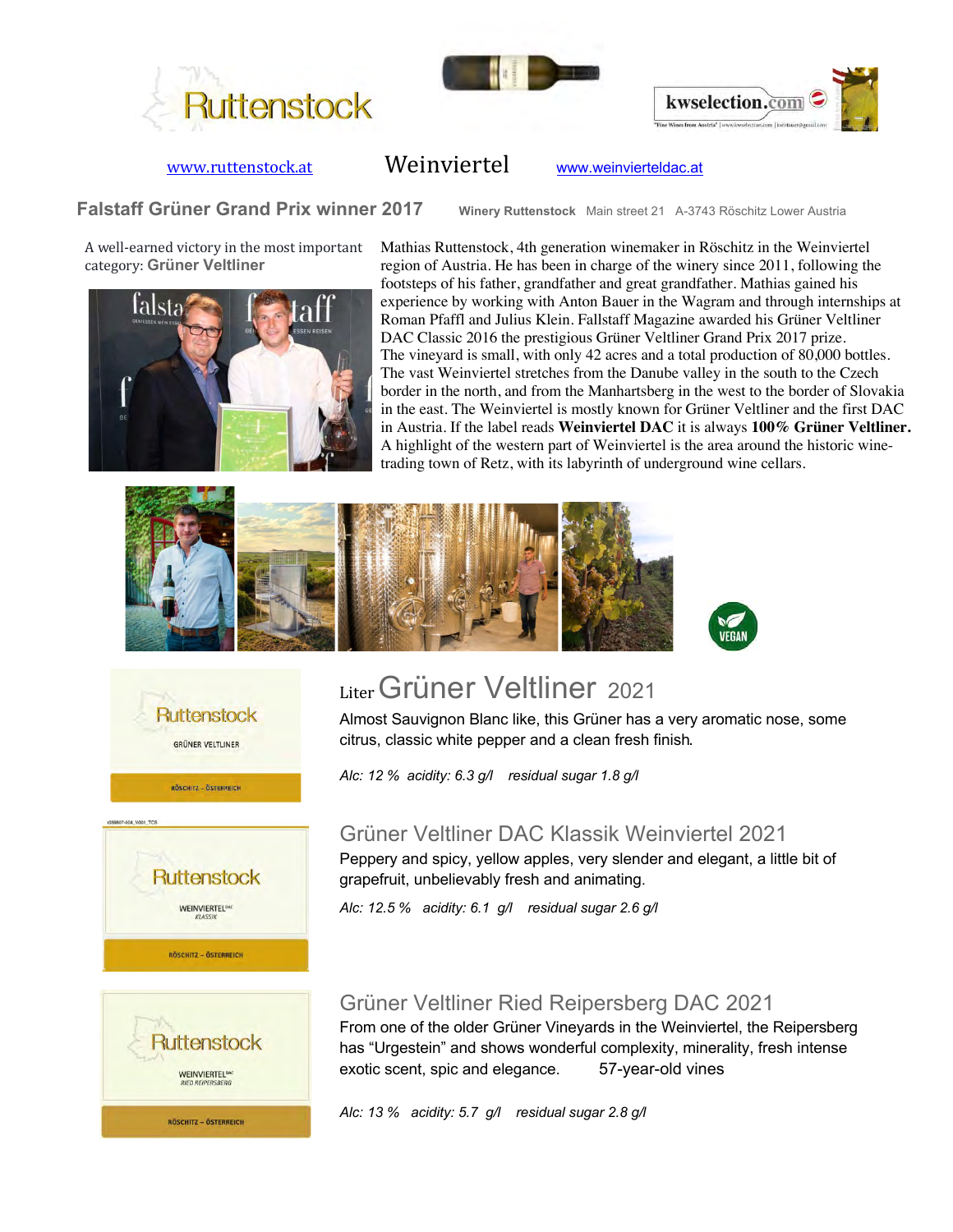







## **Falstaff Grüner Grand Prix winner 2017**

In addition to the winemaker of the year, the guests in the Vienna Hofburg dedicated the most attention to the Falstaff Grüner Veltliner Grand Prix. The win in this most competitive category was secured by a young winemaker who has learned from the new winemaker of the year, Anton Bauer. He gained further experience with Roman Pfaffl and Julius Klein. The Grüner Veltliner Grand Prix 2017 goes to Mathias Ruttenstock.

#### **Salon 2018**

Ruttenstock counts among the best wines of Austria with 2 wines Weinviertel DAC-Ried Reipersberg and Weisser Burgunder have been included in the Salon Österreich Wein!

**Salon 2019** The maximum is reached

#### **Salon 2020**

Three wines in the SALON, for 6 years in a row always there: So we belong to the best of the best of Austria ! 

Weinviertel DAC Ried Reipersberg 2018 Grüner Veltliner Himmelreich 2018 Weisser Burgunder 2018

### **LANDESSIEGER 2017 and 2020 ! ! !**

Regional Champion with the Chardonnay 2017, plus DAC Champion with Reipersberg 2017 and winner with Reserve Galgenberg 2016!